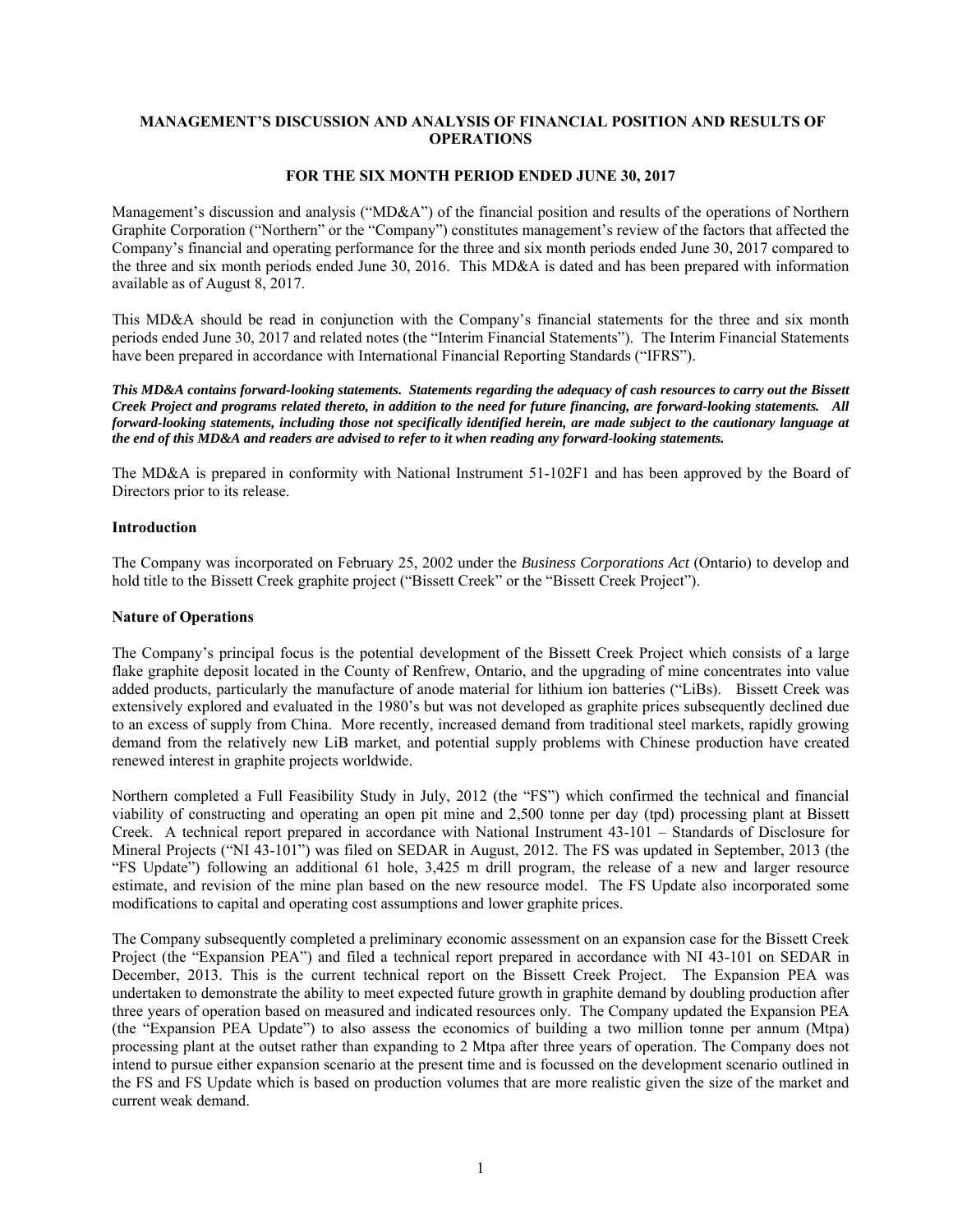In August 2013, the Ontario Ministry of Northern Development and Mines ("MNDM") accepted the Company's amended mine closure plan ("MCP") which is based on the FS. The Company is in a position to begin construction of a mine at Bissett Creek, subject to arranging the necessary full project financing and finalizing the permitting. The Company intends to file a statement of material change with the MNDM to reflect modifications in the FS Update and as a result, the MNDM could instead require the Company to file another amendment to the closure plan. A number of operational permits and environmental authorizations are also required and are expected to be obtained in the normal course prior to the commencement of mining operations.

# **The Bissett Creek Project**

The Company holds a 100% interest in the Bissett Creek Project, which is located approximately 15 km from the Trans-Canada Highway (Highway 17) between the towns of Deep River and Mattawa, Ontario. Bissett Creek is located in the United Townships of Head, Clara and Maria, in the County of Renfrew, Province of Ontario, approximately 300 km northeast of Toronto and 200 km west of Ottawa, Ontario.

The Bissett Creek property consists of Ontario mining lease number 109550 (covering 565 hectares) which expires on August 31, 2035, and Ontario mining lease number 109335 (covering 1,938 hectares) which expires on June 30, 2034 (the "Mining Leases"). Property taxes and annual rental payments with respect to the Mining Leases are payable to the Minister of Finance and were \$23,639 in 2016. The Company also holds five unpatented mining claims, which are contiguous to Bissett Creek, and cover approximately 464 hectares.

Royalties on Bissett Creek consist of an annual advance payment of \$27,000 to the three original prospectors that discovered the deposit which will be credited against a royalty of \$20 per ton of concentrate sold once the mine is operational, and a 2.5% Net Smelter Royalty ("NSR") on any other minerals derived from the Bissett Creek property.

Graphite prices began to increase in 2005 due to increased demand in traditional steel and automotive markets and peaked in 2012 in a range of US\$2,500 to \$3,000 per tonne for large flake graphite and some shortages were reported. The subsequent slowdown in the Chinese economy combined with a lack of growth in economies in the US/Japan/Europe has caused prices to fall back over 50% from 2012 levels. Based on its review of industry sources, the Company believes prices are currently around US\$850 for large flake graphite while +50 mesh XL flake is selling for approximately US\$1,500 per tonne and +32 mesh XXL flake over US\$2,000 per tonne. One of the key factors which differentiates Bissett Creek from other deposits is that approximately 60% of production will be XXL and XL flake. The Company believes that it can achieve an average selling price in the order of US\$1,500/tonne in the current market.

The Company also intends to produce and sell value added products such as expandable graphite, anode material for lithium ion batteries and high purity flake graphite which receive premium prices. While traditional markets have declined, graphite is the anode material in lithium ion batteries and that market is rapidly growing due to their use in cell phones, cameras, laptops, power tools, etc. and more recently, hybrid and all electric vehicles and stationary power storage. This creates the potential for higher prices. No value added products are included in the economics in the FS or Expansion PEA or the updates thereto.

As at June 30, 2017, the Company had capitalized \$11,743,785 of exploration and evaluation expenditures relating to Bissett Creek. Over the next twelve months the Company intends to complete the majority of the permitting required to initiate construction and operations while it continues to seek full project financing.

### **Mineral Resources**

Based on a 1.02% graphitic carbon ("Cg") cut-off, the Bissett Creek deposit has estimated Measured and Indicated resources of 69.8 million tonnes grading 1.74% Cg (1.2 million tonnes of in situ graphite) and Inferred resources of 24.0 million tonnes grading 1.65% Cg (0.4 million tonnes of in situ graphite) (the "2013 Resource Estimate"). The base case cut-off grade was determined from the results of the FS. Metal price assumptions in the FS reflect the exceptionally high content of coarse flake graphite and the high purity of concentrates from the Bissett Creek deposit which are very important factors that must be considered along with tonnage and grade.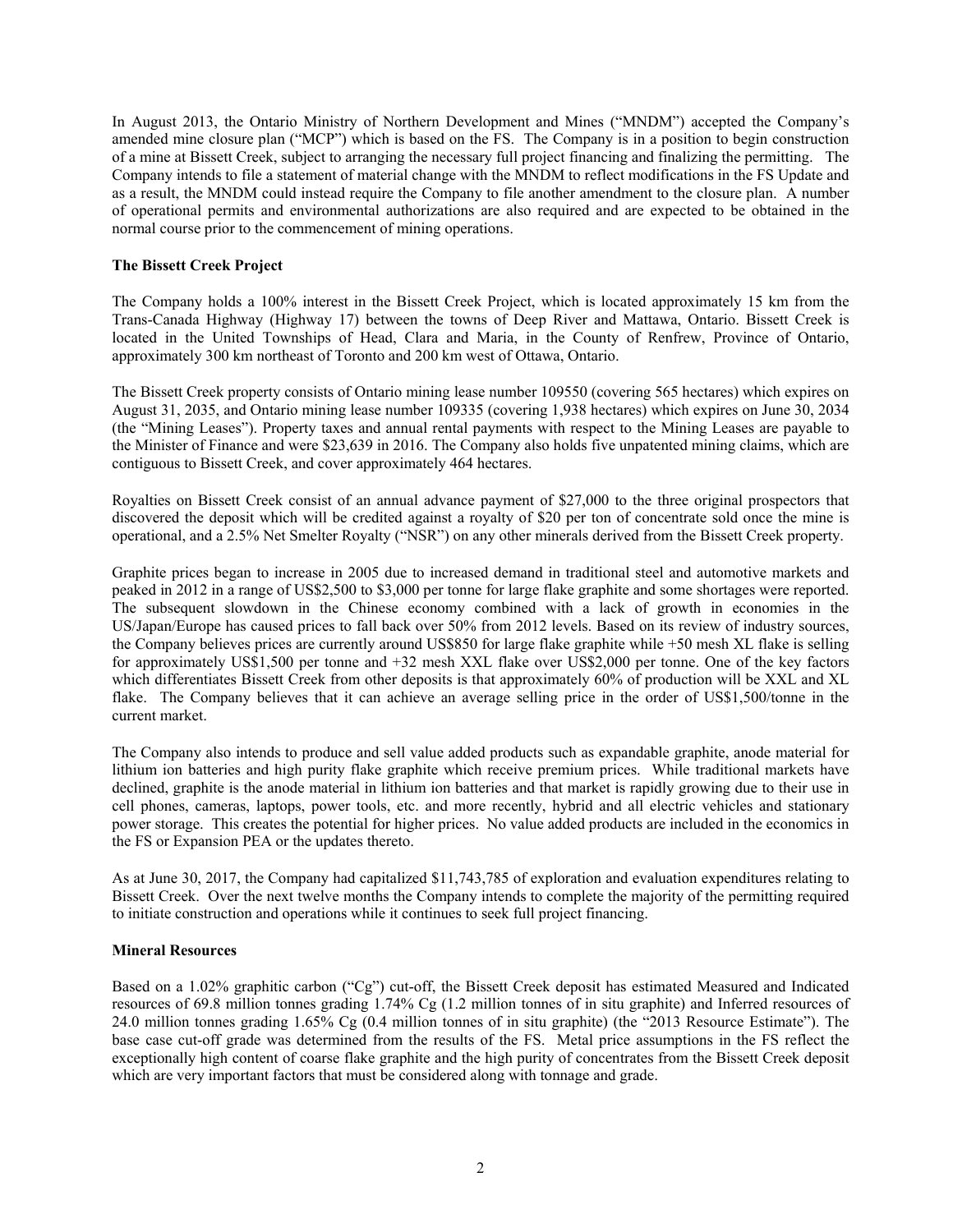Mineral resources were estimated in conformance with the CIM Mineral Resource definitions referred to in NI 43-101 Standards of Disclosure for Mineral Projects. Pierre Desautels, P.Geo., Principal Resource Geologist, and Gordon Zurowski, P.Eng., Principal Mining Engineer, both of AGP and Qualified Persons under NI 43-101 who are independent of the Company, prepared the mineral resource estimate.

*Mineral resources that are not mineral reserves do not have demonstrated economic viability. The estimate of mineral resources may be materially affected by environmental, permitting, legal, title, taxation, sociopolitical, marketing, or other relevant issues including changing costs, recoveries and mineral prices.* 

*The quantity and grade of reported inferred mineral resources are uncertain in nature and there has been insufficient exploration drilling to define these inferred mineral resources as indicated or measured mineral resources and it is uncertain if further exploration will result in upgrading them to indicated or measured mineral resources.* 

# **Feasibility Study**

The Company completed a bankable Full Feasibility Study for the Bissett Creek Project in August, 2012. The FS was prepared by GMining Services Inc. and included contributions from SGS Canada Inc. (Lakefield–metallurgy and Geostat-resource modelling), Knight Piesold Ltd. (environmental, permitting, tailings management and road infrastructure) and Met-Chem Canada Inc. (process engineering). The FS confirmed the technical and financial viability of constructing and operating an open pit mine and 2,500 tpd processing plant at Bissett Creek**.** The Company subsequently revised the mine plan in the FS based on the 2013 Resource Estimate and updated the FS economics ("FS Update"). The FS Update also incorporated some modifications to capital and operating cost assumptions and lower graphite prices. The FS update was prepared by AGP and as it did not constitute a material change, a new NI 43-101 report was not filed.

|  |  |  |  | <b>Summary of Updated Feasibility Study Economics</b> |
|--|--|--|--|-------------------------------------------------------|
|--|--|--|--|-------------------------------------------------------|

|                                                        | 2013 FS Update | <b>2012 FS</b> |
|--------------------------------------------------------|----------------|----------------|
|                                                        | (base case)    |                |
| Probable reserves (million tonnes)                     | $28.3Mt*$      | 19.0Mt         |
| Feed Grade (% graphitic carbon)                        | $2.06\%*$      | 1.89%          |
| Waste to ore ratio (excl. low grade stockpile)         | 0.79           | 0.50           |
| Processing rate (tonnes per day - 92% availability)    | 2,670          | 2,300          |
| Mine life*                                             | 28 years       | 23 years       |
| Mill recovery                                          | 94.7%          | 92.7-94.7%     |
| Average annual production                              | 20,800t        | 15,900t        |
| Capital cost (\$ millions - including 10% contingency) | \$101.6M       | \$102.9M       |
| Cash operating costs (\$/tonne of concentrate)*        | \$795          | \$968          |
| Mining costs (\$/tonne of ore)                         | \$5.63         | \$5.79         |
| Processing costs (\$/tonne of ore)                     | \$8.44         | \$9.60         |
| General and administrative costs (\$/tonne of ore)     | \$2.50         | \$2.94         |
| CDN/US dollar exchange rate                            | 0.95           | 1.00           |
|                                                        |                |                |
| Graphite prices (US\$ per tonne)                       | \$1,800        | \$2,100        |
| Pre tax NPV $@8\%$ (CDN\$ millions)                    | \$129.9        | \$71.7         |
| Pre tax IRR $(\% )$                                    | 19.8%          | 15.6%          |
| After tax NPV $@8\%$ (CDN\$ millions)                  | \$89.3         | \$46.9         |
| After tax IRR $(\% )$                                  | 17.3%          | 13.7%          |

\*Includes 24 million tonnes ("Mt") grading 2.20% Cg and 4.0 Mt grading 1.26% Cg of low grade stockpile ("LGS") to be processed at the end of the mine life. An additional 12.5 Mt LGS grading 1.26% Cg is stored in the pit and is available for processing through a future expansion or at the end of the mine life. The waste to ore ratio is 0.24 if the low grade stockpile is processed. All grades are diluted.

The proposed development of the Bissett Creek graphite deposit consists of a shallow open pit mine and a processing plant with conventional crushing, grinding and flotation circuits followed by concentrate drying and screening. The capacity of the plant is 2,670 tpd (based on 92% availability). Power for the plant will be generated on site using compressed natural gas ("CNG") that will be delivered by truck from the main Trans Canada line, 15 km away. The processing plant includes a sulphide flotation circuit to remove enough sulphides to make approximately 97% of the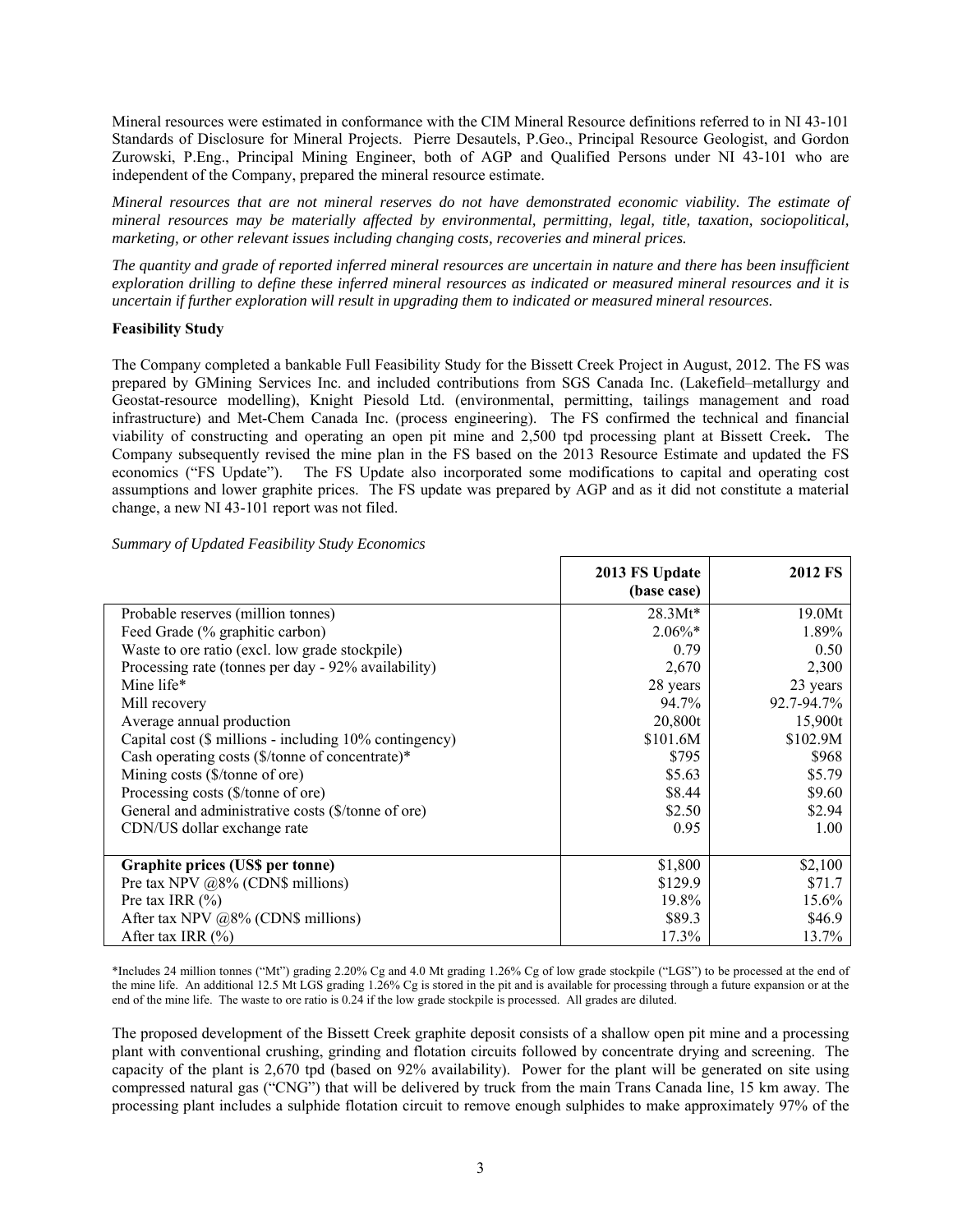tailings benign. All sulphide and non-sulphide generating waste rock will be backfilled into mined out areas of the pit after five years of operation, and all sulphide tailings after eight years, resulting in low final closure costs. The CNG will fuel five 1.0 MW-generators to produce electrical power and waste heat from the generators will be used to dry the concentrate.

Probable mining reserves for the Bissett Creek deposit were established based on, and are a subset of, the 2013 Resource Estimate. The final mine plan only contemplated a 25 to 30 year operation and resulted in Probable reserves of 28.3 Mt of ore grading 2.06% Cg based on a COG of 0.96% Cg. Probable reserves include 24.3 Mt grading 2.20% Cg that will be processed first and 4.0 Mt grading 1.26% Cg from a low grade stockpile ("LGS") that will be processed at the end of the mine life. In order to increase head grades in the initial years of production while maintaining a reasonable stripping ratio, Measured and Indicated resources grading between 0.96% Cg and 1.5% Cg will be stockpiled, largely within the mined out areas of the pit. The total LGS will be 16.5 Mt grading 1.26% Cg and will provide a great deal of flexibility in future operations as it will be available for processing at a later date, either through an expanded facility or at the end of the mine life. It also represents a low cost source of feed that could be processed during periods of depressed prices.

There are an additional 27.3 million tonnes of Measured and Indicated resources grading 1.62% Cg which are not included in the mine plan and 24 million tonnes of Inferred resources grading 1.65% Cg which are treated as waste. Resources limits have not yet been fully defined and resources may be expanded in the future with additional drilling.

Flake graphite is sold based on 80% meeting the required size specification. Therefore, smaller flake sizes can be blended into larger as long as the carbon content is maintained. The -100 mesh small flake concentrate that will be produced from Bissett Creek is suitable for this purpose. After blending, the FS Update assumes 60% of Bissett Creek production will be +50 mesh and a third of this material is actually +32 mesh, 35% of production will be +80 mesh, and 5% will be +100 mesh. The weighted average price that would be realized by Bissett Creek concentrates was estimated at US\$1,800/t at the time of the FS Update.

|                             | \$2,100 |            | \$1,800 |            | \$1,500 |            |
|-----------------------------|---------|------------|---------|------------|---------|------------|
|                             | $NPV*$  | <b>IRR</b> | $NPV*$  | <b>IRR</b> | $NPV^*$ | <b>IRR</b> |
| <b>Base Case</b>            | \$201.1 | 25.7%      | \$129.9 | 19.8%      | \$58.7  | 13.6%      |
| Grade $+10\%$               | \$250.6 | 29.7%      | \$172.3 | $23.4\%$   | \$93.9  | 16.8%      |
| Grade $-10\%$               | \$151.6 | 21.6%      | \$87.6  | $16.2\%$   | \$23.6  | 10.3%      |
| <b>Operating costs -10%</b> | \$218.8 | $27.1\%$   | \$147.6 | $21.3\%$   | \$76.5  | 15.2%      |
| Operating costs $+10\%$     | \$183.4 | 24.2%      | \$112.2 | 18.3%      | \$41.0  | 11.9%      |
| Capex $-10\%$               | \$212.3 | 28.4%      | \$141.2 | $22.0\%$   | \$70.0  | 15.3%      |
| Capex $+10\%$               | \$189.8 | 23.4%      | \$118.7 | 18.0%      | \$47.5  | 12.2%      |
| *\$ millions $\omega$ 8%    |         |            |         |            |         |            |

*Sensitivity Analysis - FS Update:* 

A number of significant, low risk opportunities exist to improve upon the FS Update including.

- There is scope to reduce capital costs through the purchase of used equipment and lease financing of the mining fleet and natural gas generators.
- The 2013 Preliminary Economic Assessment and the Expansion PEA Update show that the economics of building a processing plant with double the capacity of that used in the FS Update are more attractive.
- Additional testing has determined that waste rock and the low grade stockpile will not become acid generating for a substantial period of time and therefore a lined pad is not required as contemplated in the FS Update. Also, the Company intends to build an engineered wetland to treat any run off from the low grade stockpile and therefore no financial assurance will be necessary to return to the pit, any potentially acid generating material that is stored on surface.
- The Company has carried out extensive purification testing and has developed a potentially commercial process to produce and sell high purity  $(\geq 99.95\% \text{ Cg})$  products. A pilot plant test is planned.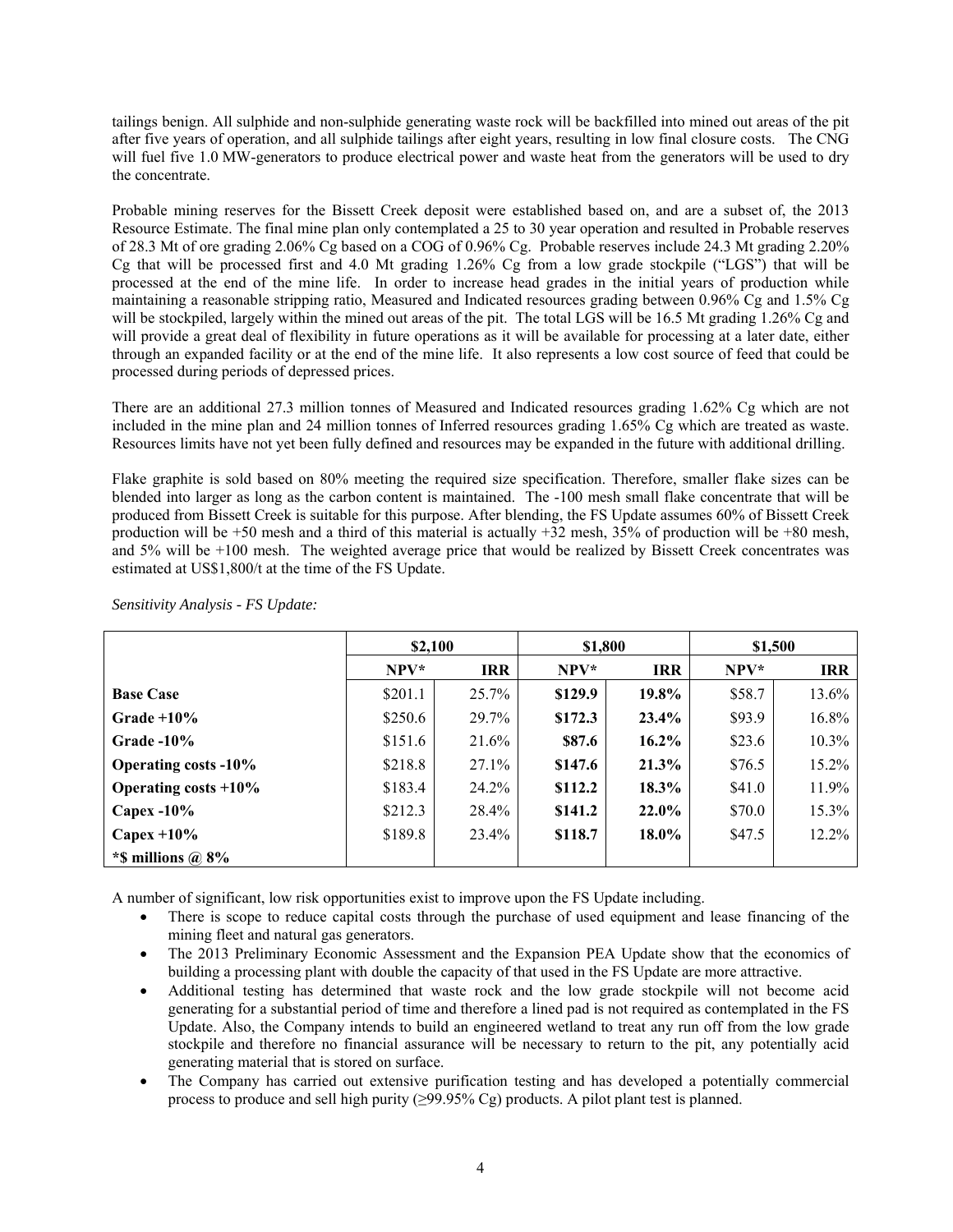The Company has successfully upgraded Bissett Creek concentrate for use in lithium ion batteries. Testing to further define the capital and operating costs of constructing an upgrading facility is ongoing.

No revenues or costs associated with mine expansion or upgrading and purifying to sell into value added markets are included in the FS or the FS update.

### **Expansion Preliminary Economic Assessment**

The Company completed and filed a NI 43-101 Technical Report with respect to a Preliminary Economic Assessment on an expansion case for Bissett Creek. The Expansion PEA was undertaken to demonstrate the ability to meet expected future growth in graphite demand by substantially increasing production from Bissett Creek based on Measured and Indicated resources only. The Expansion PEA was authored by Marc Leduc P. Eng. and estimates the economics of doubling mill throughput after three years of operation. It indicates that Bissett Creek has viable economics even at or below current depressed graphite price levels.

In 2014 the Company updated the Expansion PEA (the "Expansion PEA Update") in order to assess the economics of building a two Mtpa processing plant, at the outset, rather than increasing from one Mtpa to two Mtpa after three years of operation. For the Expansion PEA Update, Ken Kuchling, P.Eng., Senior Mining Associate of P&E Mining Consultants Inc. ("P&E") modified the Expansion PEA mine plan to commence production at the expanded 2.0 Mtpa production rate rather than ramping up in year three. Dan Peldiak, P.Eng. Principal Process Engineer, WorleyParsons Canada revised the capital and operating costs for the process plant. Andrew Bradfield, P.Eng. of P&E approved and authorized the disclosure of the technical information relating to the Expansion PEA Update. There is no requirement for a new NI 43-101 report relating to the Expansion PEA Update as the changes were not material. A press release was issued and filed on SEDAR and includes detailed cash flows relating to the Expansion PEA Update.

Both the Expansion PEA and the Expansion PEA Update show improved economics over the FS Update because production is essentially being doubled while capital costs increase by less than 50%. The Expansion PEA Update is a more optimal plan because it is more efficient to build one large mill rather than building a second parallel circuit after three years. However, a project this size has the potential to adversely affect prices, especially considering the volume of XL and XXL flake sizes that will be produced. The Company would only contemplate an expansion scenario if it had a strategic partner and secured offtake agreements.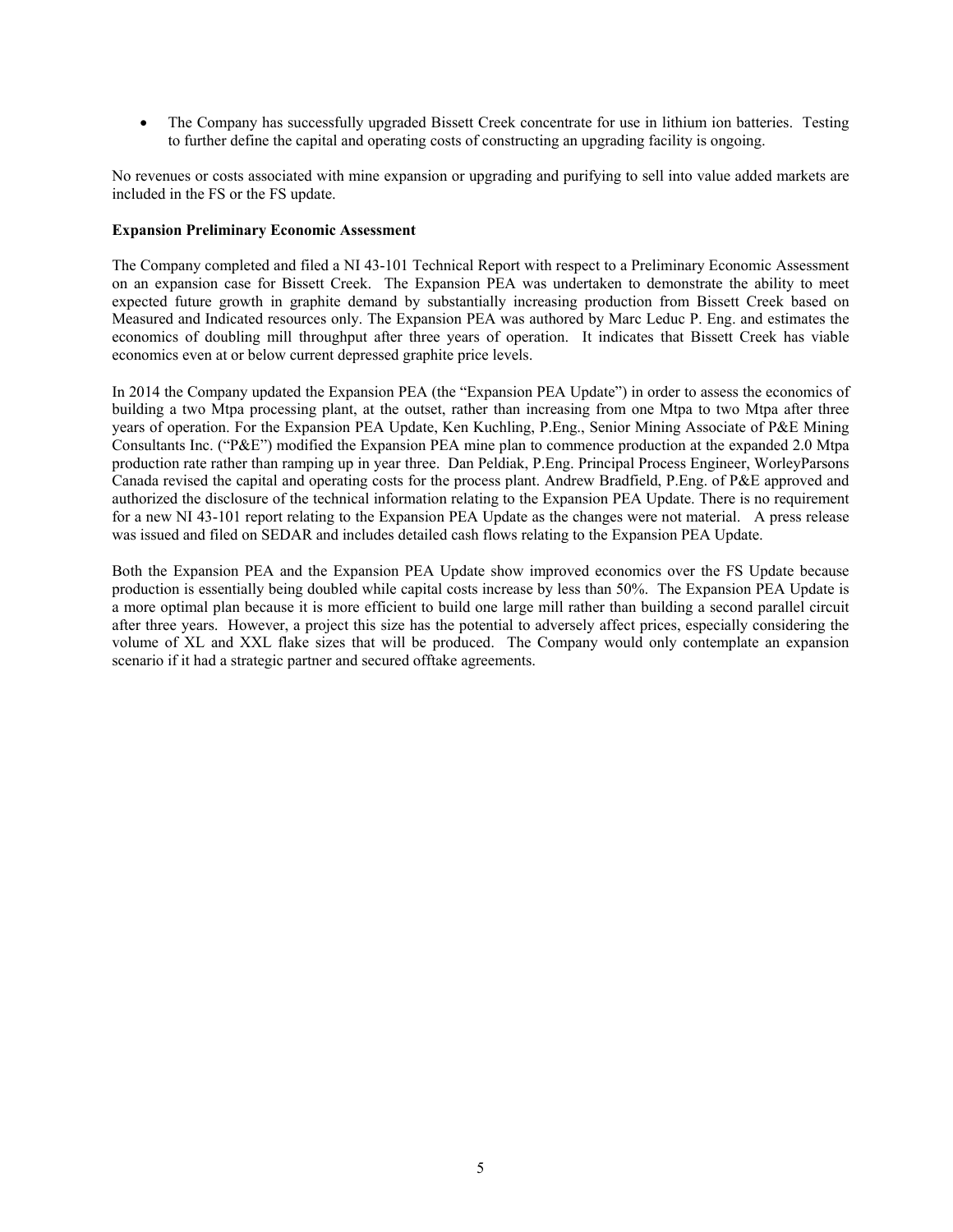|                                                                | 2013<br><b>FS Update</b> | 2013<br><b>Expansion</b><br><b>PEA</b> | 2014<br><b>Expansion</b><br><b>PEA Update</b> |
|----------------------------------------------------------------|--------------------------|----------------------------------------|-----------------------------------------------|
| Reserves/resources (million tonnes)*                           | $28.3*$                  | $39.4*$                                | 40.5 <sup>1</sup>                             |
| Feed Grade (% graphitic carbon)                                | $2.06\%*$                | 1.85%*                                 | $1.83\%$ <sup>1</sup>                         |
| Waste to ore ratio                                             | 0.79                     | 0.24                                   | 0.25                                          |
| Processing rate (tonnes per day - 92% availability)            | 2,670                    | 2,670-5,340                            | 5,480                                         |
| Mine life (years)                                              | 28                       | 22                                     | 21                                            |
| Mill recovery                                                  | 94.7%                    | 94.7%                                  | 94.7%                                         |
| Average annual production                                      | 20,800t                  | 33,183t                                | 44,200 <sup>2</sup>                           |
| Initial capital cost (\$ millions - including 10% contingency) | \$101.6M                 | \$101.6M                               | \$134.1                                       |
| Expansion capital                                              | NA                       | \$45.2M                                | NA.                                           |
| Sustaining capital                                             | \$43.0                   | \$58.7M                                | \$55.1                                        |
| Cash operating costs (\$/tonne of concentrate)                 | \$795                    | \$695                                  | \$736                                         |
| Mining costs (\$/tonne of ore)                                 | \$5.63                   | \$4.05                                 | \$3.74                                        |
| Processing costs (\$/tonne of ore)                             | \$8.44                   | \$7.35                                 | \$7.78                                        |
| General and administrative costs (\$/tonne of ore)             | \$2.50                   | \$1.45                                 | \$1.45                                        |
| CDN/US dollar exchange rate                                    | 0.95                     | 0.95                                   | 0.95                                          |

*Summary of PEA Results* 

**\*The probable reserve in the FS update consists of 24 million tonnes ("Mt") grading 2.20% Cg and 4.0 Mt of low grade stockpile ("LGS") grading 1.26% Cg. The PEA accelerates the processing of the probable reserve and processes an additional 11.1 million tonnes of measured and indicated resources from the LGS at the end of the mine life. All grades are diluted.** 

**<sup>1</sup> Potentially economically extractable resources are based on the 24 million tonne probable reserve grading 2.20% Cg (as estimated in the FS Update) being processed first followed by the processing of 16.1 million tonnes of Measured and Indicated resources grading 1.26 % Cg from a low grade stockpile.** *Mineral resources that are not mineral reserves do not have demonstrated economic viability.* 

**2 first 10 years**

|                                     | FS<br><b>Update</b> | <b>Expansion PEA</b><br>(base case) |         | <b>Expansion PEA Update</b><br>(base case) |         |          |         |
|-------------------------------------|---------------------|-------------------------------------|---------|--------------------------------------------|---------|----------|---------|
| Graphite prices (US\$ per tonne)    | \$1,800             | \$2,100                             | \$1,800 | \$1,500                                    | \$2,100 | \$1,800  | \$1,500 |
| Pre tax NPV $@8\%$ (CDN\$ millions) | \$129.9             | \$335.6                             | \$231.0 | \$126.6                                    | \$380.9 | \$264.7  | \$148.4 |
| Pre tax IRR $(\% )$                 | 19.8%               | 33.0%                               | 26.3%   | 18.8%                                      | 40.7%   | $31.7\%$ | 22.2%   |
| After tax NPV@8%(CDN\$ millions)    | \$89.3              | \$221.9                             | \$150.0 | \$77.3                                     | \$257.9 | \$178.9  | \$99.0  |
| After tax IRR $(\% )$               | 17.3%               | 27.7%                               | 22.0%   | 15.7%                                      | 33.9%   | 26.7%    | 18.9%   |

### **Corporate Developments**

On March 24, 2017 the Company completed a non-brokered private placement and issued 8,333,333 units at a price of \$0.30 per unit for gross proceeds of \$2,500,000. Each unit consisted of one common share and one half of one common share purchase warrant, with each full warrant entitling the holder to purchase one common share at a price of \$0.40 per share for a period of two years.

In April, 2017 the Company announced the results of additional metallurgical test work designed to optimize the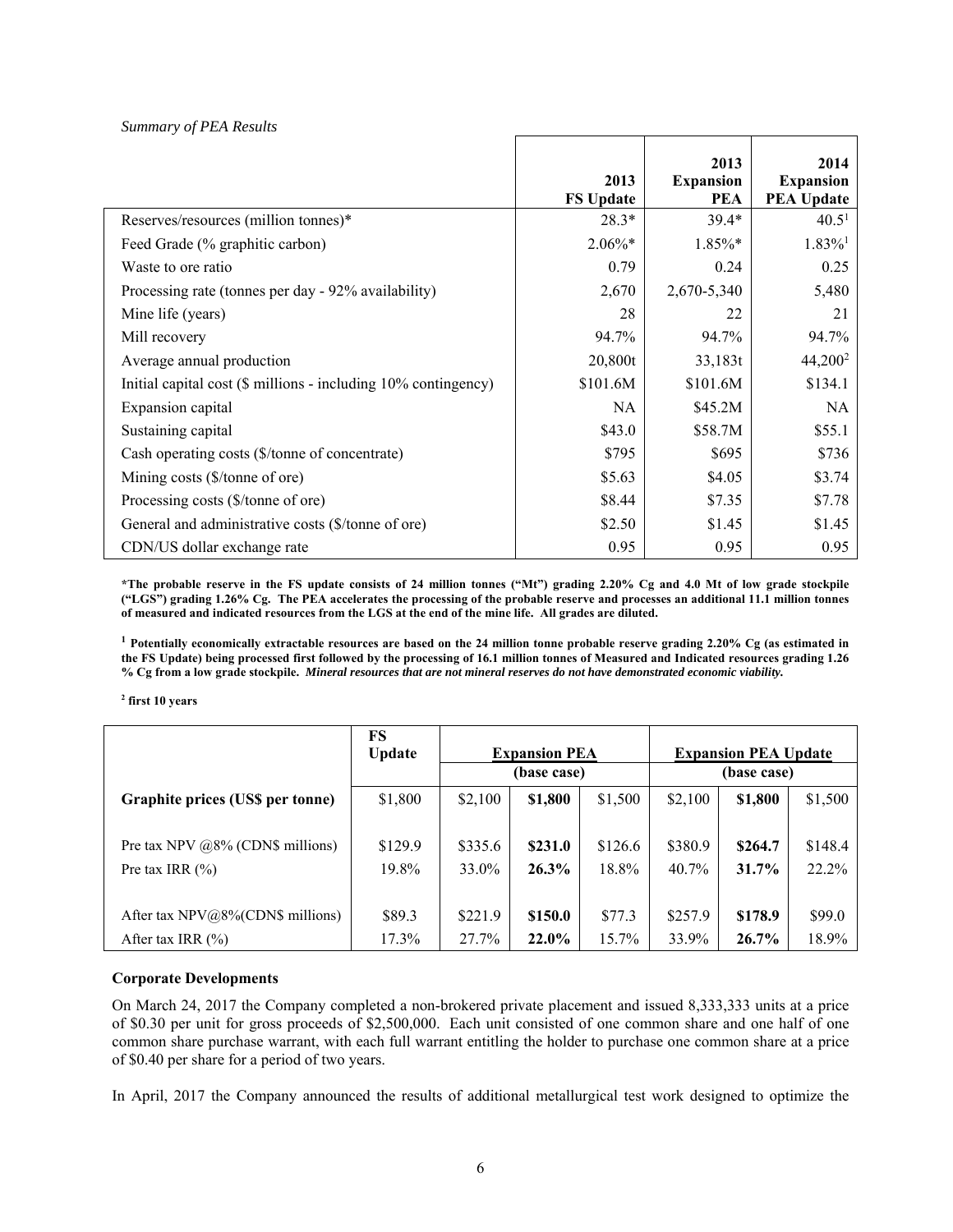purity of concentrates that will be produced from the Bissett Creek deposit. Testing carried out by SGS Lakefield ("SGS") evaluated new approaches to graphite processing developed since the Company completed the FS Update. SGS evaluated the effect on the flake size distribution and carbon content of graphite concentrates from using a stirred media mill instead of, or as a compliment to, the polishing mill. The stirred media mill successfully increased the overall purity of an earlier pilot plant concentrate from 93.4 to 97.9% Cg. The increase was mainly attributable to the smaller size fractions which averaged over 97% Cg. The higher purity of the finer materials will further enhance the price and marketability of the Bissett Creek concentrates.

In the second quarter of 2017 the Company hired Mr. Placido Campos as a Senior Process Consultant. Mr. Campos is a Professional Engineer with 32 years of experience in graphite production and processing. He has held a number of senior positions in his 13 years with Nacional de Grafite, the largest graphite producer outside of China, including most recently as General Manager of Operations. Mr. Campos was also formerly Graphite Beneficiation Manager with Syrah Resources where he was responsible for the metallurgical process and production. Mr. Campos will focus on reviewing the Bissett Creek Project metallurgical test work and the processing plant flow sheet with the objective of identifying potential reductions in capital expenditures and operating costs. The Company also announced that it had hired Mr. Antonio de Assis as a Senior Marketing Consultant. Mr. Assis has over 30 years of international sales and marketing experience including General Manager of Worldwide Sales and Marketing with Nacional de Grafite and General Manager of Sales and Marketing with Syrah Resources. Mr. Assis will develop a comprehensive marketing plan for Northern Graphite with respect to products, markets, prices, customers and value added manufacturing based on his years of experience with the battery, automotive, electronics, refractory and steel markets.

## **Selected Information**

The selected financial information set out below is based on and derived from the Financial Statements which have been prepared in accordance with IFRS.

|                                                            | Six months ended     | Six months ended         |
|------------------------------------------------------------|----------------------|--------------------------|
|                                                            | June 30, 2017<br>S   | <b>June 30, 2016</b>     |
| <b>Statement of Operations and Comprehensive Loss Data</b> |                      |                          |
| <b>Total Revenue</b>                                       | Nil                  | Nil                      |
| <b>Total Expenses</b>                                      | 430,396              | 1,252,928                |
| Net Income/(Loss)                                          | (427, 538)           | (1,249,970)              |
| Net Income/ $(Loss)$ per Share – basic and diluted         | (0.01)               | (0.02)                   |
| <b>Statement of Financial Position Data</b>                | As at                | As at                    |
|                                                            | <b>June 30, 2017</b> | <b>December 31, 2016</b> |
| <b>Total Assets</b>                                        | 15,431,228           | 13,405,650               |
| Total Long-Term Debt                                       | Nil                  | Nil                      |
| <b>Total Liabilities</b>                                   | 483,097              | 402,416                  |
| Shareholders' Equity:                                      |                      |                          |
| Share Capital                                              | 23, 205, 412         | 21,459,258               |
| Equity                                                     | 14,948,131           | 13,003,234               |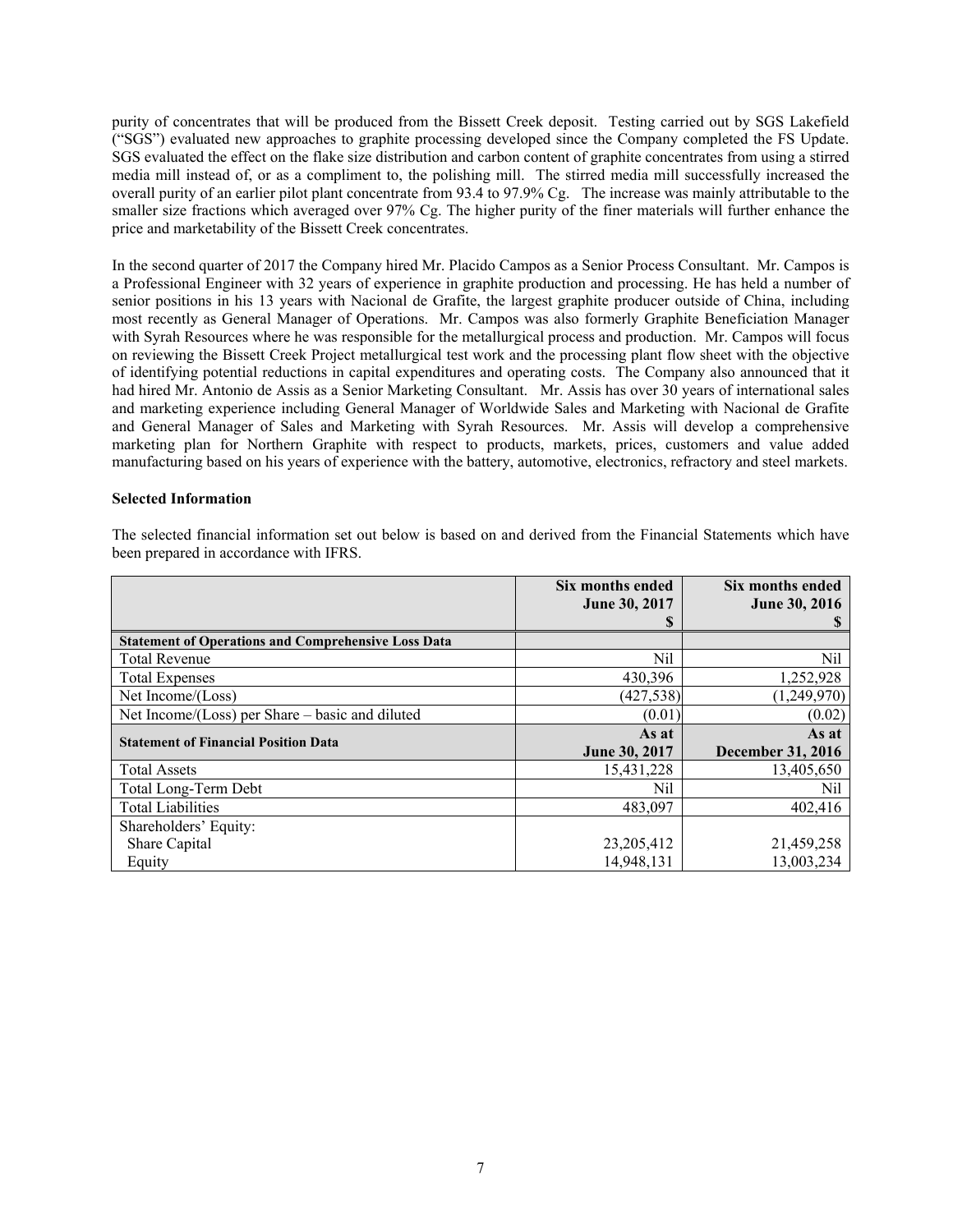|                                            | Three months ended June 30 |               | Six months ended June 30 |             |  |
|--------------------------------------------|----------------------------|---------------|--------------------------|-------------|--|
|                                            | 2017                       | 2016          |                          | 2016        |  |
|                                            | S                          |               | S                        |             |  |
| General and administrative expenses        |                            |               |                          |             |  |
| Management and consulting fees             | 134,693                    | 56,952        | 177,325                  | 118,359     |  |
| Legal and audit                            | 22,981                     | 13,280        | 28,372                   | 15,901      |  |
| Office and miscellaneous                   | 95,546                     | 132,868       | 150,734                  | 192,370     |  |
| Share-based payments                       | 12,151                     | 884,318       | 54,573                   | 893,199     |  |
| Depreciation                               | 9,750                      | 15,916        | 19,392                   | 33,143      |  |
| Foreign exchange (gain) loss               |                            | (44)          |                          | (44)        |  |
| <b>Loss from operations</b>                | (275, 121)                 | (1, 103, 290) | (430, 396)               | (1,252,928) |  |
| Interest income                            | 2,858                      | 1,345         | 2,858                    | 2,958       |  |
| Income before taxes                        | (272, 263)                 | (1, 101, 945) | (427, 538)               | (1,249,970) |  |
| Tax expense                                |                            |               |                          |             |  |
| Loss and comprehensive loss for the period | (272, 263)                 | (1, 101, 945) | (427, 538)               | (1,249,970) |  |

### **Results of Operations**

Management and consulting fees increased to \$177,325 in the first six months of 2017 as compare to from \$118,359 in the first six months of 2016 primarily as a result of the reinstatement of the CEO's full salary following a voluntary reduction in prior years. Legal and audit fees increased to \$28,372 from \$15,901 as a result of the private placement completed in the first half of 2017. Office and miscellaneous expenses decreased to \$150,734 in the first six months of 2017 from \$192,370 in the first six months of 2016 due to lower investor relations and promotion expenditures. During the first six months of 2017 the Company recognized \$54,573 in non-cash share-based expenses related to stock option grants as compared to \$893,199 in the same period of 2016. Depreciation expense decreased to \$19,392 in the six months ended June 30, 2017 from \$33,143 in 2016.

For the six months ended June 30, 2017, the Company recorded a loss and comprehensive loss of \$427,538, or \$0.01 per share, compared to \$1,249,970, or \$0.02 per share for the same period in 2016, primarily as a result of including non-cash charges for share-based payment expenses of \$893,199 related to the April 2016 stock option grants.

Expenses capitalized to the Company's exploration and evaluation assets during the six months ended June 30, 2017 increased to \$173,892 from \$88,816 in the same period last year. Environmental and mine permitting expenses totaled \$28,962 versus \$459 in the first six months of 2016. Metallurgical expenses increased from \$15,748 to \$93,203 as work continued on spherical graphite testing. Engineering expenditures totaled \$10,000 versus \$47,993 in the first six months of 2016. Site and royalty expenses increased to \$41,727 in the first six months of 2017 compared to \$24,616 in the same period last year.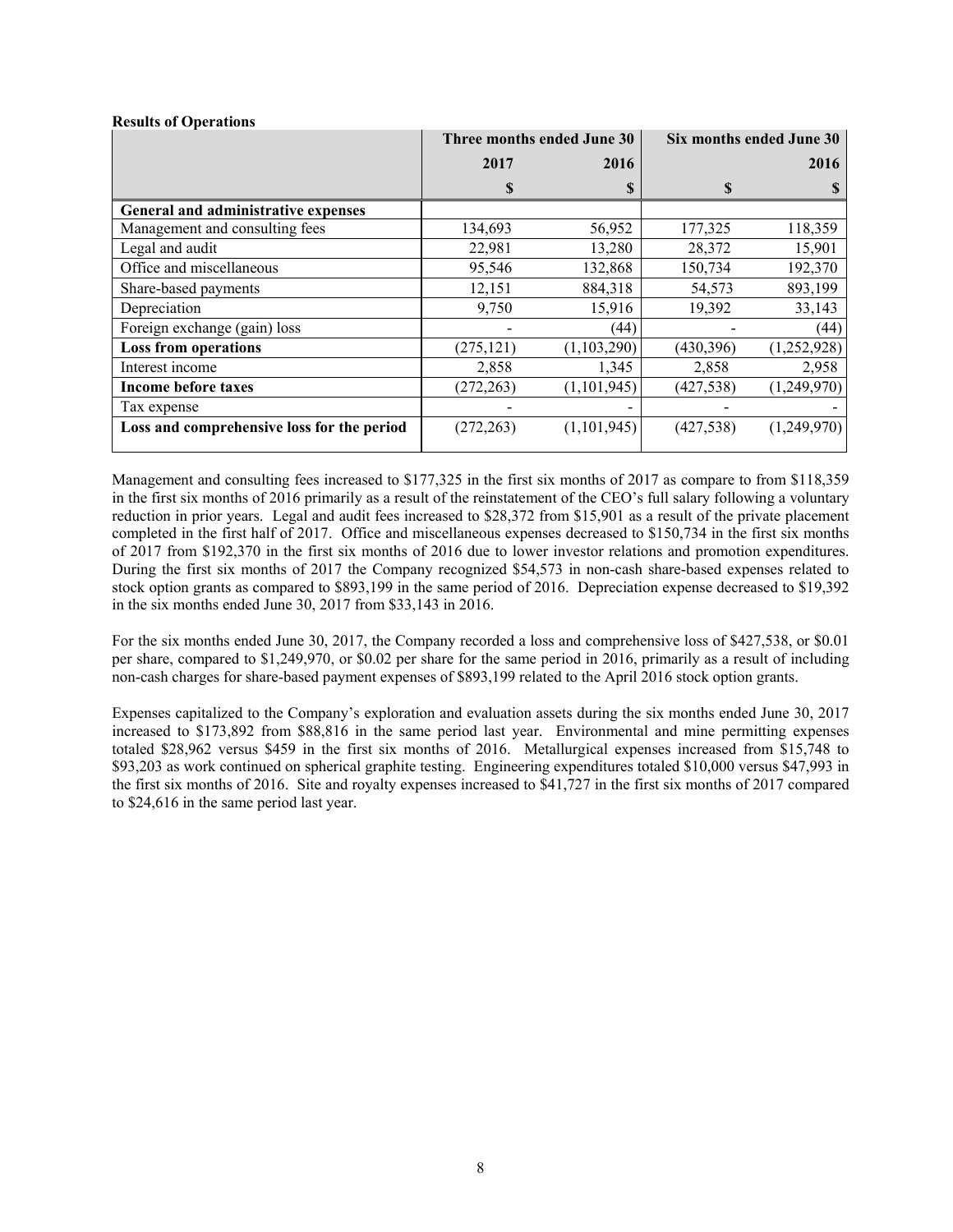# **Summary of Quarterly Results**

| Year          |         | <b>Interest</b> |                   | Income (Loss) |
|---------------|---------|-----------------|-------------------|---------------|
| ended         |         | Income          | <b>Total Loss</b> | Per share     |
| <b>Dec 31</b> | Quarter | S               | S                 |               |
| 2017          |         | 2,858           | (272, 263)        | (0.00)        |
|               |         |                 | (155, 275)        | (0.00)        |
| 2016          | 4       | 1,835           | (254, 274)        | (0.00)        |
|               | 3       | 788             | (169, 549)        | (0.00)        |
|               | 2       | 1,345           | (1, 101, 945)     | (0.02)        |
|               |         | 1,613           | (155, 525)        | (0.00)        |
| 2015          | 4       | 4,741           | (164, 476)        | (0.00)        |
|               | 3       | 2,359           | (118, 945)        | (0.00)        |
|               | 2       | 1,852           | (235,907)         | (0.01)        |
|               |         | 3,247           | (516,948)         | (0.01)        |
| 2014          | 4       | 8,748           | (142, 374)        | (0.00)        |

The summary of quarterly results has been prepared in accordance with IFRS.

 $#$ 

The Company, as an exploration stage company, experiences a high degree of variability in its quarterly results. The Company's expenses are not related to the regular and continuous activities that take place when a mine is in production. In the first three months of 2015, the Company awarded stock options which contributed \$249,723 to the increase in loss & comprehensive loss. In the second quarter of 2016, the Company awarded stock options which contributed \$884,318 to the increase in loss & comprehensive loss.

### **Liquidity and Capital Resources**

As at June 30, 2017:

- The Company's working capital increased to \$2,482,580 as a result of completing the \$2,500,000 private placement on March 24, 2017, from \$692,183 as at December 31, 2016: and
- The Company had \$2,638,567 in cash, receivables, and prepaid expenses, compared to \$767,489 as at December 31, 2016.

The Company has a long-term reclamation deposit with the Ministry of Finance for the Province of Ontario of \$815,689. The MCP requires the Company to deposit an additional \$800,000 prior to placing any footings in the ground for construction of structures such as buildings and dams and \$729,088 prior to the commencement of commercial production. The deposit accrues interest and represents a financial guarantee to the Province of Ontario that the Company can effect the proper reclamation and closure of the Bissett Creek site when activities are terminated pursuant to the MCP. The Company is responsible for any reclamation costs in excess of the deposit.  $#$ 

### **Contractual Obligations**

As at June 30, 2017, the Company had no contractual obligations (commitments as at December 31, 2016 – \$nil) to purchase goods or services that are enforceable and legally binding on the Company.

### **Off Balance Sheet Arrangements**

The Company does not have any off balance sheet arrangements.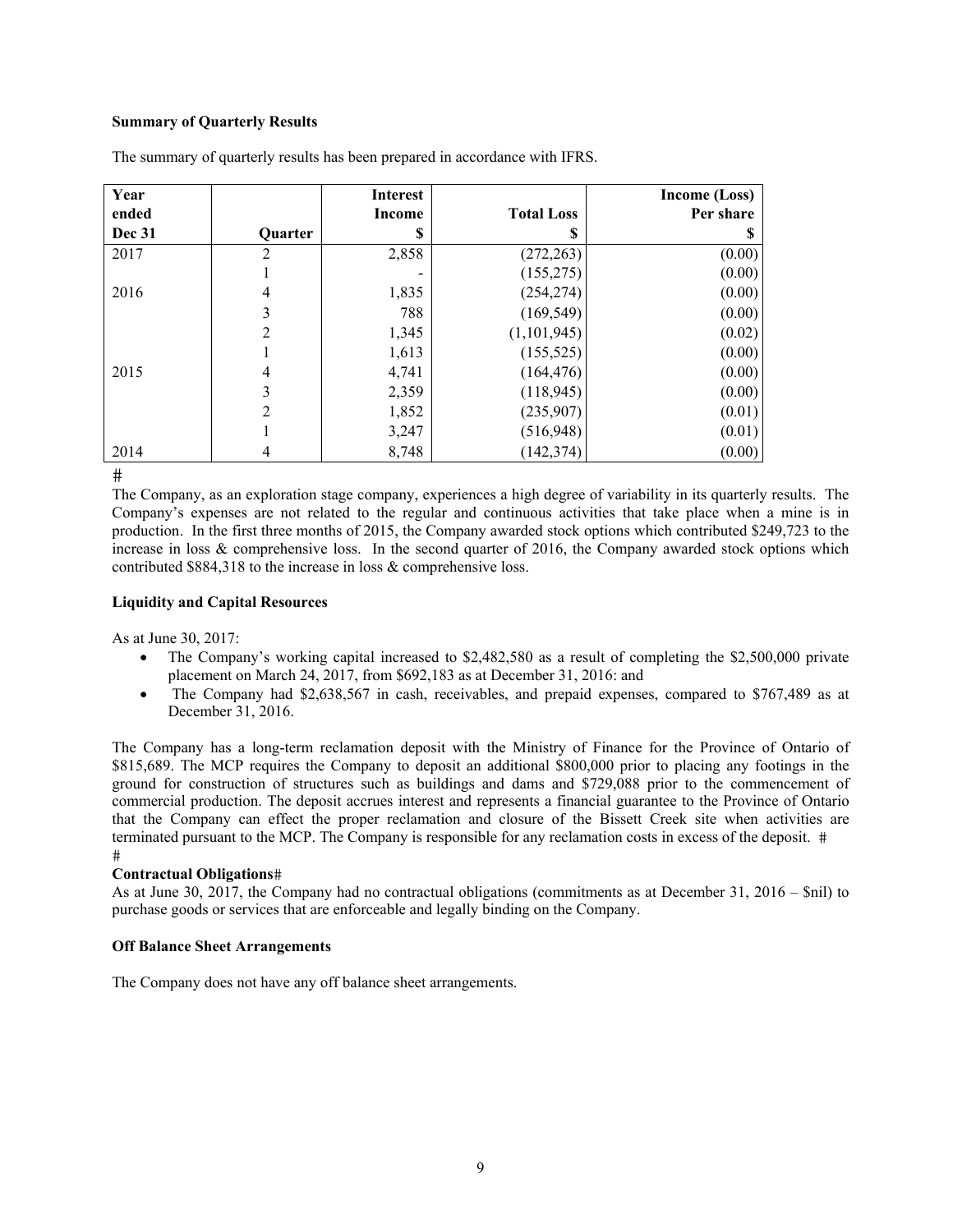# **Transactions with Related Parties**

*Major Shareholder* 

The Company has no major shareholder.

## *Key Management Compensation*

In the six months ended June 30, 2017, the Company expensed management fees to companies owned and controlled by key management personnel of \$nil (2016 – \$35,088), and salary and compensation to key management personnel of \$125,000 (2016 – \$60,000). In the six months ended June 30, 2017, the Company provided employee benefits totaling \$nil (2016 –\$3,997) to key management personnel.

# *Other Related Party Transactions*

There were no related party transactions.

# **Proposed Transactions**

The Company continually reviews potential merger, acquisition, investment and other joint venture transactions that could enhance shareholder value. At the current time, there are no reportable proposed transactions.

### **Changes in Accounting Policies**

### *Recent and future pronouncements issued*

Certain pronouncements were issued by the IASB or the International Financial Reporting Interpretations Committee ("IFRIC") that are mandatory for accounting periods after December 31, 2016. Pronouncements that are not applicable or do not have a significant impact to the Company have been excluded from the discussion below. The Company is currently evaluating the potential impacts of these new standards.

IFRS 9, Financial Instruments (effective January 1, 2018) introduces new requirements for the classification and measurement of financial assets, and will replace IAS 39. IFRS 9 uses a single approach to determine whether a financial asset is measured at amortized cost or fair value, replacing the multiple classification options available in IAS 39.

IFRS 16, Leases, was issued by the IASB in January 2016. The new standard brings most leases on balance sheet for lessees under a single model, eliminating the distinction between operating and finance leases. Lessor accounting however remains largely unchanged and the distinction between operating and finance leases is retained. This standard is effective for annual reporting periods on or after January 1, 2019. Early adoption is permitted if IFRS 15 has also been adopted.

IFRS 15 replaces the previous revenue standard IAS 18, Revenue, and the related Interpretations on revenue recognition. The standard scopes out contracts that are considered to be lease contracts, insurance contracts and financial instruments. The new standard is a control-based model as compared to the existing revenue standard which is primarily focused on risks and rewards. Under the new standard, revenue is recognized when a customer obtains control of a good or service. Transfer of control occurs when the customer has the ability to direct the use of and obtain the benefits of the good or service. This standard is effective for reporting periods beginning on or after January 1, 2018.

### **Critical Accounting Estimates and Judgements**

The preparation of the Financial Statements requires Management to make estimates, assumptions, and judgements about the future that affect the amounts recorded in the Financial Statements. These estimates, assumptions, and judgements are based on the Company's experience and management's expectations about future events that are believed to be reasonable under the circumstances. They are continually being re-evaluated based on new facts and experience. Actual results may differ from estimates, assumptions and judgements. The effect of a change in an accounting estimate is recognized prospectively in the period of change and future periods if the change impacts both periods.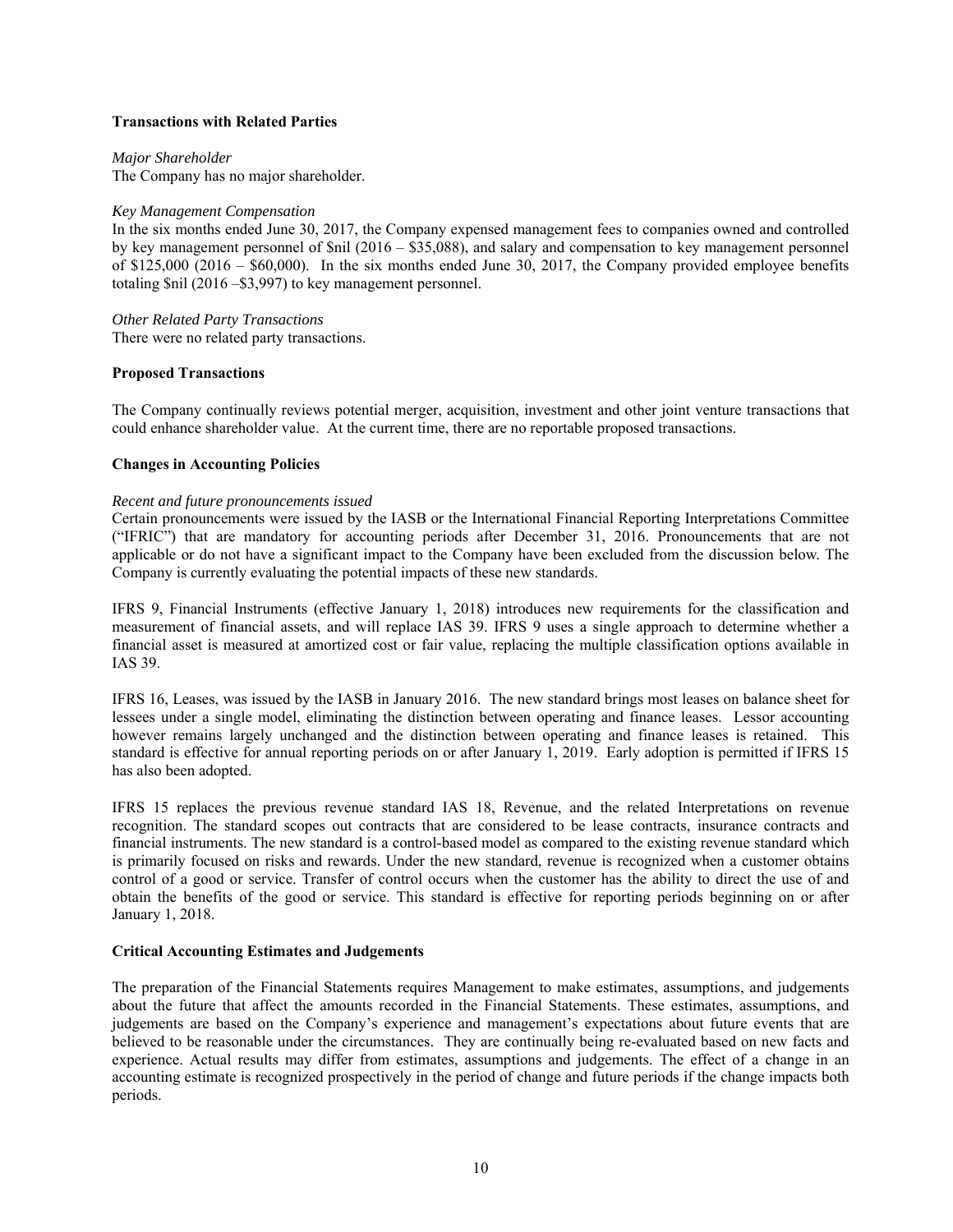Significant estimates used in the preparation of the Financial Statements include, but are not limited to:

- (i) asset carrying values and impairment charges
- (ii) the economic recoverability of exploration expenditures incurred and the probability of future economic benefits from development expenditures incurred
- (iii) the expected costs of asset retirement obligations, and
- (iv) the calculation of share-based compensation and warrants which includes the assumptions used in the Black-Scholes option pricing model including volatility, estimated forfeiture rates and expected time until exercise

Significant judgements used in the preparation of the Financial Statements include, but are not limited to:

- (i) those relating to the assessment of the Company's ability to continue as a going concern
- (ii) the useful lives and related depreciation of property and equipment
- (iii) the identification of separately identifiable components in property and equipment where their respective cost is significant in comparison to the total cost
- (iv) the classification of expenditures as exploration and evaluation assets, and
- (v) the recognition of deferred tax

# **Critical Accounting Policies**

The Company believes the following critical accounting policies affect its more significant judgments and estimates used in the preparation of its financial statements.

# *Going Concern*

The critical assumption made by management is that the Company will continue to operate as a going concern. The Company is an exploration stage company that incurred a net loss of \$427,538 for the six months ended June 30, 2017 (2016 - \$1,249,970) and has an accumulated deficit of \$11,720,110 since the inception of the Company. The Company completed a private placement on March 24, 2017 with gross proceeds of \$2,500,000 and as at June 30, 2017, had working capital of \$2,482,580. This level of working capital will enable the Company to continue as a going concern for at least the next 12 months. However, substantial additional capital is required to ultimately build a mine and processing plant at Bissett Creek and to enable the Company to enter production and continue its operations. There is a high degree of risk and many inherent uncertainties in the mining industry and there is no assurance management will be successful in its endeavours.

The Financial Statements have been prepared on a going concern basis, which assumes that the Company will be able to continue in operation for the foreseeable future and will be able to realize its assets and discharge its liabilities and commitments in the normal course of business.

With the continuation of weak investor sentiment in the graphite and resource sectors for an extended period of time, there exists a material uncertainty as to the Company's ability to raise additional funds on favourable terms. The Company's activities have considerable scope for flexibility in terms of the amount and timing of expenditures. The Company will thoroughly assess all such activities before undertaking them in advance of securing additional financing. The Company's Financial Statements do not include any adjustments that might result from negative outcomes with respect to these uncertainties.

### *Impairment of Long-Lived Assets*

At each balance sheet date, the Company assesses whether there is any indication that any long-lived assets or finite life tangible assets are impaired. The Company monitors the recoverability of long-lived assets based on factors such as current market value, future asset utilization, business climate and future undiscounted cash flows expected to result from the use of the assets. An impairment is recognized if the recoverable amount, determined as the higher of an asset's fair value less cost to sell and the discounted future cash flows generated from use and eventual disposal of an asset, is less than its carrying value. Where the carrying amount of an asset exceeds its recoverable amount, the asset is considered impaired and is written down to its recoverable amount.

Mining properties and exploration and evaluation assets are also assessed for impairment upon the transfer of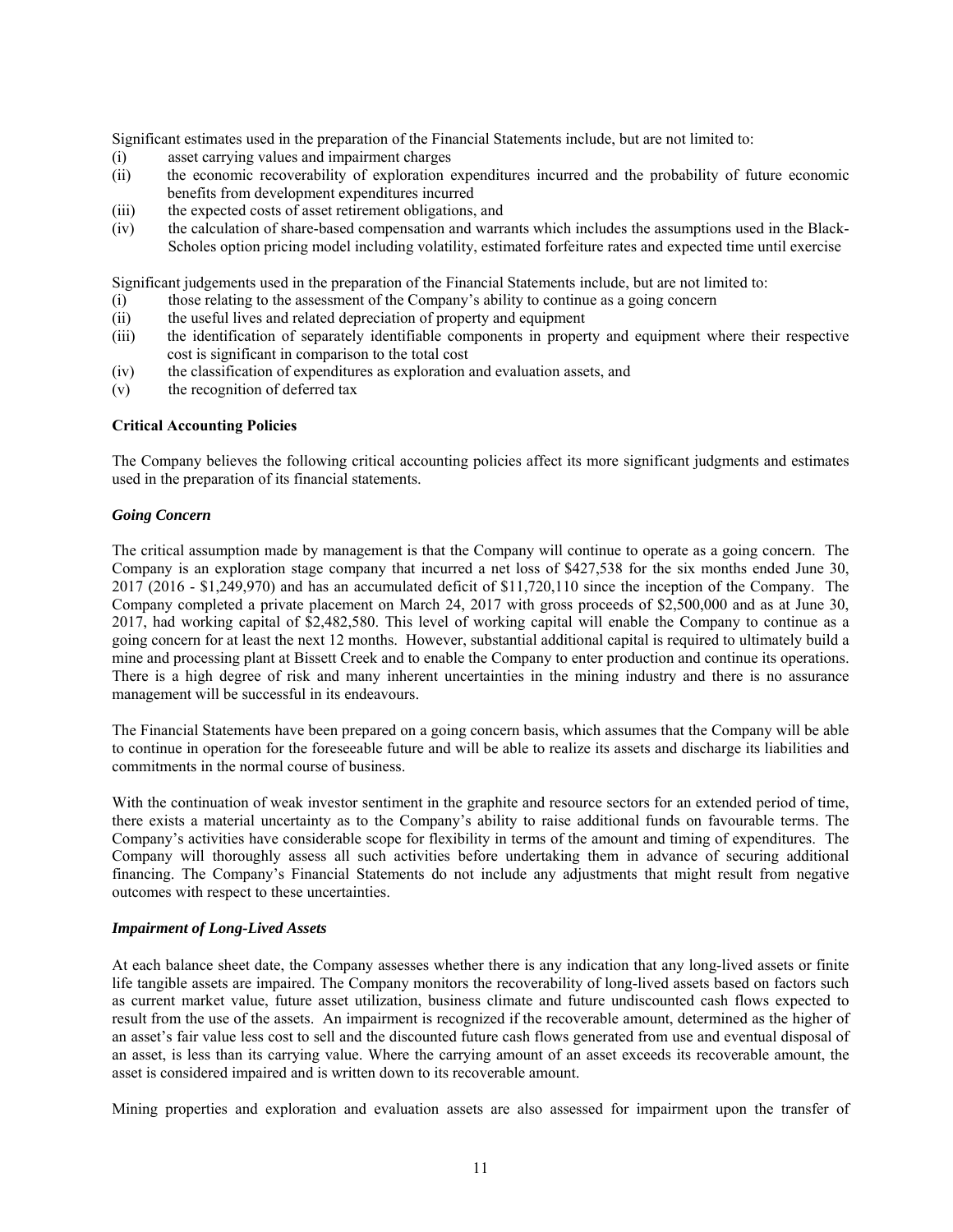exploration and evaluation assets to development assets regardless of whether facts and circumstances indicate that the carrying amount of the exploration and evaluation assets is in excess of their recoverable amount.

## *Mining properties and exploration and evaluation expenditures*

Mining properties correspond to acquired interests in mining exploration permits/claims/leases which include the rights to explore, mine, extract and sell all minerals from such permits/claims/leases. All pre-exploration costs, i.e. costs incurred prior to obtaining the legal right to undertake exploration and evaluation activities on an area of interest, are expensed as incurred. Once the legal right to explore has been acquired, exploration and evaluation expenditures are capitalized in respect of each identifiable area of interest until the technical feasibility and commercial viability of extracting a mineral resource are demonstrated.

General and administration expenditures relating to exploration are capitalized where they can be directly attributed to the site undergoing exploration and evaluation.

Exploration and evaluation assets are carried at historical cost, less any impairment losses recognized.

When technical feasibility and commercial viability of extracting a mineral resource are demonstrated for an area of interest, the Company stops capitalizing exploration and evaluation costs for that area, tests recognized exploration and evaluation assets for impairment, and reclassifies any unimpaired exploration and evaluation assets either as tangible or intangible mine development assets according to the nature of the assets.

### *Share-based compensation*

The Company has a share option plan (the "Plan") described in Note 6 of the Financial Statements. The Company measures the compensation cost of stock options issued under the Plan using the fair-value method as determined using the Black-Scholes option pricing model. Compensation costs are measured at the grant date based on the fair value of the award and are recognized over the vesting period in net income (loss) with a corresponding increase to contributed surplus. Upon exercise, common shares are issued from treasury and the amount reflected in contributed surplus is credited to share capital, as adjusted for any consideration paid.

The Black-Scholes option pricing model incorporates highly subjective assumptions, including volatility, estimated forfeiture rates and expected time until exercise, which affect the calculated values. At the end of each reporting period, the Company reviews the option pricing model and updates model inputs for any changes for the purposes of determining the fair value of new grants, and reflects the impact of changes to non-market input estimates for previous grants in net income (loss) with a corresponding adjustment to contributed surplus.

### *Restoration and site closure provision*

The Company has an obligation to reclaim the Bissett Creek Project after the end of mining operations and has estimated the costs necessary to comply with existing reclamation standards. The fair value of an asset retirement obligation is recorded in the period in which it is incurred. When the liability is initially recorded, the cost is capitalized by increasing the carrying amount of the related long-lived asset. Over time, the liability is adjusted to reflect the passage of time (accretion expense) and for changes in estimated future cash flows. Accretion expense is charged to the statement of comprehensive profit or loss, while adjustments related to changes in estimated cash flows are recorded as increases or decreases in the carrying value of the asset. The capitalized cost is amortized over the useful life of the related asset. Upon settlement of the liability, a gain or loss is recorded if the actual costs incurred are different from the liability recorded.

# *Income Taxes*

The Company uses the asset and liability method of accounting for income taxes. Under this method, deferred tax is determined based on differences between the financial statement carrying values of existing assets and liabilities and their respective income tax bases (temporary differences), and losses carried forward. Deferred tax is measured using the enacted tax, or substantially enacted tax rates which will be in effect when the temporary differences are likely to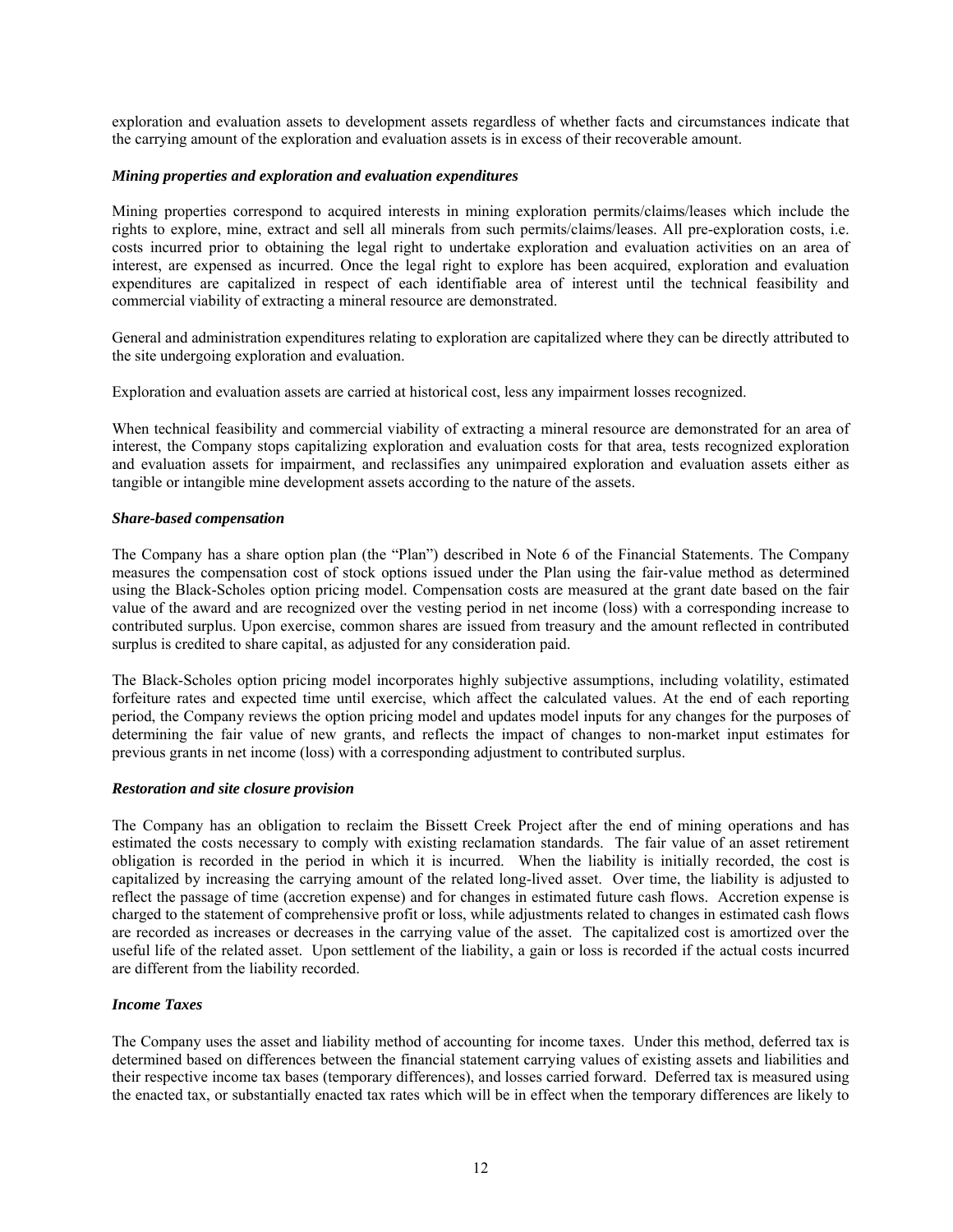reverse. The effect on deferred tax of a change in tax rates is included in operations in the period in which the change is enacted. The amount of deferred tax recognized is limited to the amount of the benefit that is probable.

Deferred tax and the recognition and measurement of uncertain tax positions are subject to various assumptions and management judgement. Actual results may differ from these estimates. In circumstances where the applicable tax laws and regulations are either unclear or subject to ongoing varying interpretations, it is reasonably possible that changes in these estimates could occur that materially affect the amounts of deferred tax recorded at June 30, 2017.

### **Financial instruments**

All financial instruments are required to be measured at fair value on initial recognition. Measurement in subsequent periods depends upon whether the financial instrument is classified as fair value through profit or loss ("FVTPL"), available-for-sale assets, held-to-maturity investments, loans and receivables, or other liabilities measured at amortized cost ("Other Financial Liabilities"). Financial instruments classified as FVTPL are measured at fair value with unrealized gains and losses recognized in the statement of operations. Available-for-sale asset financial instruments are measured at fair value with unrealized gains and losses recognized in other comprehensive income. Financial assets classified as held-to-maturity investments, loans and receivables and Other Financial Liabilities, are measured at amortized cost. Transaction costs in respect of financial assets and liabilities which are FVTPL are recognized in profit or loss immediately. Transaction costs in respect of Other Financial Instruments are included in the initial fair value measurement of the financial instrument.

The Company may enter into derivative contracts or, financial instruments and non-financial contracts containing embedded derivatives. Embedded derivatives are required to be accounted for separately at fair value as derivatives when the risks and characteristics of the embedded derivatives are not closely related to those of their host contract, and the host contract is not carried at fair value.

#### **Disclosure of Outstanding Share Data (as at August 8, 2017):**

#### *Common Shares*

Authorized: Unlimited number of common shares. Outstanding: 59,817,612 common shares.

#### *Warrants*

A summary of the Company's warrants outstanding and exercisable at August 8, 2017 is presented below:

|                       | Warrants    | Warrants    |                    |
|-----------------------|-------------|-------------|--------------------|
| <b>Exercise price</b> | outstanding | exercisable | <b>Expiry date</b> |
| \$0.35                | 455,000     | 455,000     | March 24, 2018     |
| \$0.40                | 4.166.666   | 4.166.666   | March 24, 2019     |

#### *Share Options*

A summary of the Company's share options outstanding and exercisable at August 8, 2017 is presented below:

|                       | <b>Options</b> | <b>Options</b> |                    |
|-----------------------|----------------|----------------|--------------------|
| <b>Exercise price</b> | outstanding    | exercisable    | <b>Expiry date</b> |
| \$0.85                | 500,000        | 500,000        | December 20, 2017  |
| \$0.75                | 100,000        | 100,000        | May 19, 2018       |
| \$0.70                | 600,000        | 600,000        | January 9, 2020    |
| \$0.50                | 2,775,000      | 2,775,000      | April 27, 2021     |
|                       | 3,975,000      | 3,975,000      |                    |

#### **Trends**

There are significant uncertainties regarding the prices of industrial minerals and in the availability of equity financing for the purposes of mineral exploration and development. For instance, the prices of industrial minerals, including graphite, have fluctuated widely in recent years and it is expected that wide fluctuations may continue.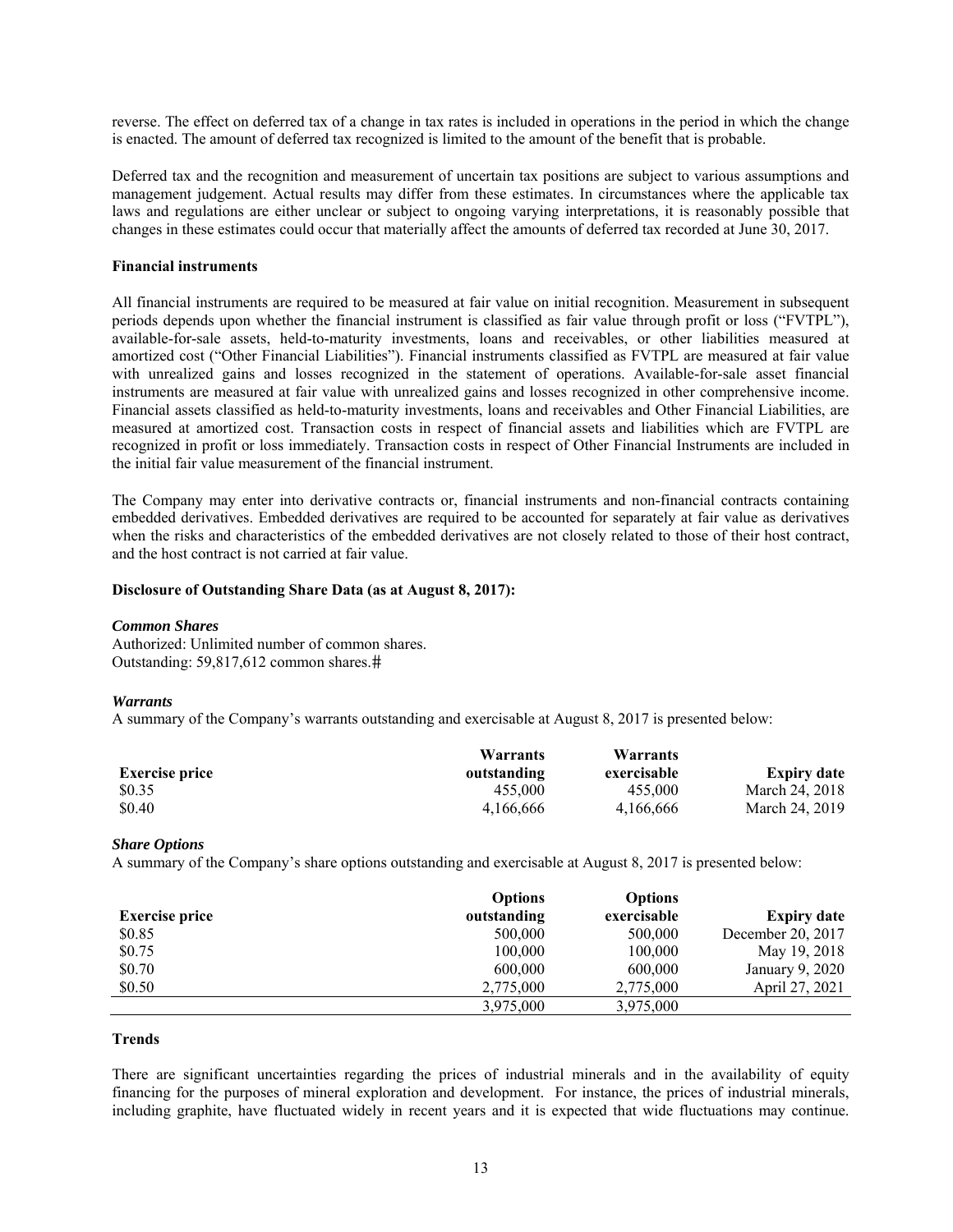Management of the Company is not aware of any trend, commitment, event or uncertainty both presently known or reasonably expected by the Company to have a material adverse effect on the Company's business, financial condition or results of operations other than the normal speculative nature of the natural resource industry and the risks disclosed below under the heading "Risk Factors".

# **Risk Factors**

An investment in the Company's common shares is speculative and subject to risks and uncertainties. The occurrence of any one or more of these risks or uncertainties could have a material adverse effect on the value of any investment in the Company and the business, prospects, financial position, financial condition or operating results of the Company. The risk factors noted below, in no specific order, are not an exhaustive list of all risk factors associated with an investment in the Company's common shares or in connection with the operations of the Company.

- Exploration stage company developing one single asset;
- The highly speculative nature of mineral exploration and development;
- No history of mineral development and production;
- Mining operations and no insurance coverage on the inherent risks of such operations;
- Limited operating history and financial resources;
- Governmental and Environmental regulation, permits and compliance;
- The reliability of results of prior exploration work;
- Reliance on management and experts;
- Reliability of proprietary technologies;
- Intellectual property protection;
- Competition and the over supply of graphite from other operations;
- Risk to infrastructure:
- The possibility of conflicts of interest for the Company's directors and/or officers;
- The possibility of cost overruns, delays and construction risk;
- Competitive conditions;
- Title to property;
- Aboriginal land claims;
- Environmental risks and hazards;
- Cost of land reclamation:
- Commodity prices;
- Price volatility and lack of active market;
- Litigation;
- No earning or dividend record and no anticipation of paying in foreseeable future.

For a more detailed discussion of the above risk factors, refer to the Company's Annual Information Form filed for the year ended December 31, 2016.

### **Cautionary Statement Regarding Forward-Looking Statements**

This MD&A contains "forward-looking statements" which reflect management's expectations regarding the Company's future growth, results of operations, performance and business prospects and opportunities. Such forward-looking statements may include, but are not limited to, statements with respect to the future financial or operating performance of the Company and its projects, the future price of graphite or other metal prices, the estimation of Mineral Resources, the timing and amount of estimated future production, costs of production, capital, operating and exploration expenditures, costs and timing of the development of new deposits, costs and timing of future exploration, requirements for additional capital, government regulation of mining operations, environmental risks, reclamation expenses, title disputes or claims, limitations of insurance coverage and the timing and possible outcome of regulatory matters. Often, but not always, forward-looking statements can be identified by the use of words such as "plans", "expects", "is expected", "budget", "scheduled", "estimates", "forecasts", "intends", "anticipates", or "believes" or variations (including negative variations) of such words and phrases, or statements that certain actions, events or results "may", "could", "would", "might" or "will" be taken, occur or be achieved. Forward